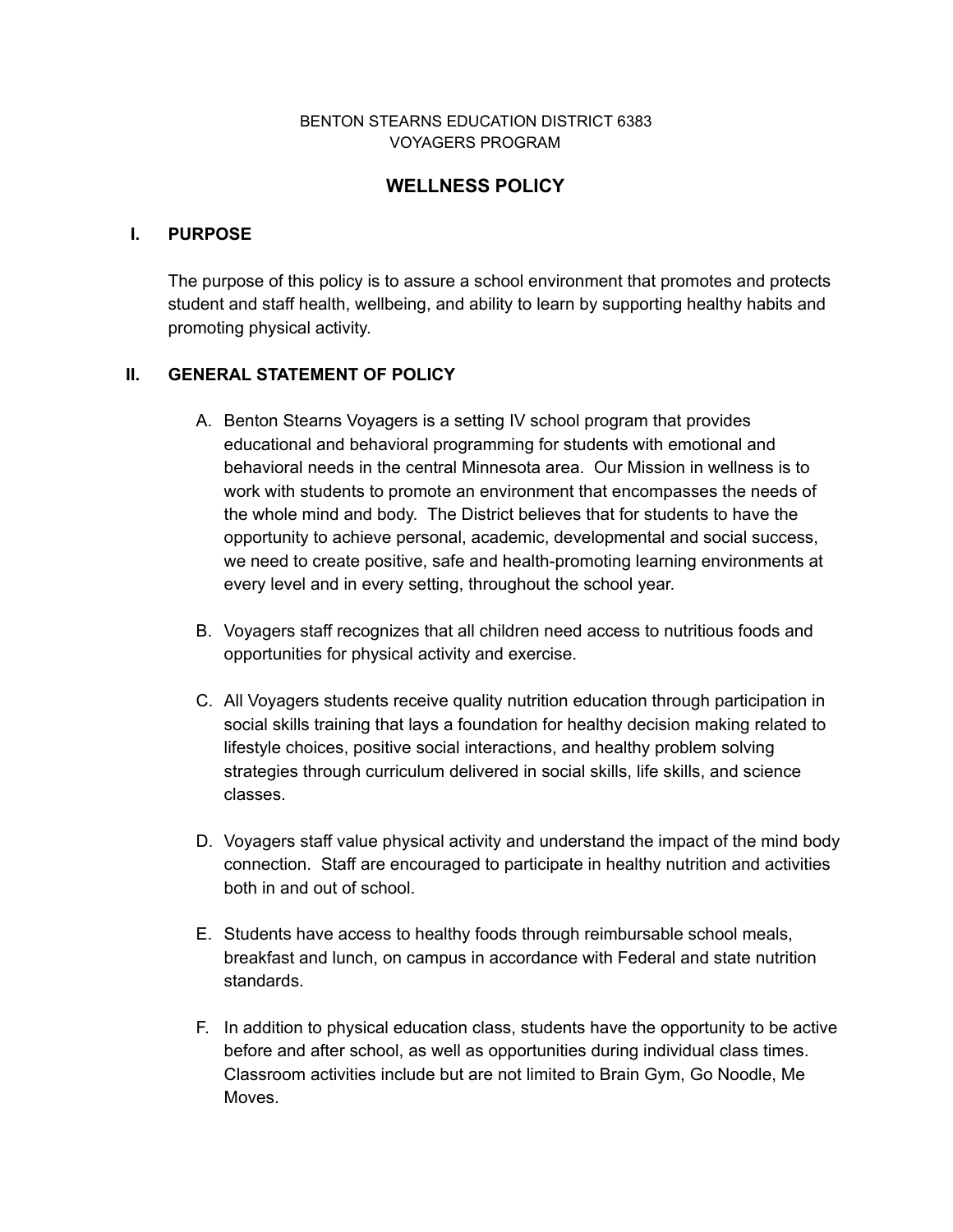G. Voyagers School engages in nutrition and physical activity promotion and other activities that promote student wellness.

### **III. Wellness Policy Role, Monitoring, Accountability and Community Involvement**

- A. Committee Role
	- Benton Stearns Education District will maintain a district wellness committee (DWC) that will meet annually to establish goals, review the health and wellness policies, programs, development and implementation of the current wellness policy.
- B. Leadership Team

| • Cindy Pederson  | Administrator          | <b>Lead Oversight</b>         |
|-------------------|------------------------|-------------------------------|
| • Joe Mellgren    | Phy. Ed. Teacher       | <b>School Representative</b>  |
| • Barb Butweiller | Paraprofessional       | <b>Student Representative</b> |
| • Karie Belling   | <b>Parent Advocate</b> | <b>Program Representative</b> |
|                   |                        |                               |

### C. Policy Availability

- The Wellness policy will be available by hard copy in the Voyagers office
- The Wellness policy will be posted for the public on the District's website.

### D. Annual Review

- Families will be informed of our current policy or of any changes to the policy during intake meetings.
- Notification on the district homepage of annual policy review.
- The Wellness policy, annual review will be posted on the district webpage at: <https://www.bentonstearns.k12.mn.us/>
- E. Goals
	- To educate students in an environment that promotes physical, mental and emotional health and wellness.
	- Incorporate physical activity throughout the day in a variety of settings.
	- Develop rewards that are intrinsic and move away from tangible rewards.

### **IV. DISTRICT SUPPORTED WELLNESS OPPORTUNITIES**

- A. Meeting Healthy Eating and Nutrition Goals
	- School meals will be served to students and will include fruits, vegetables, whole grains, and fat-free and low-fat milk
	- Meals will meet the nutrition needs of school children for calorie intake and low in saturated fats.
	- Nutritious meals will be accessible to all students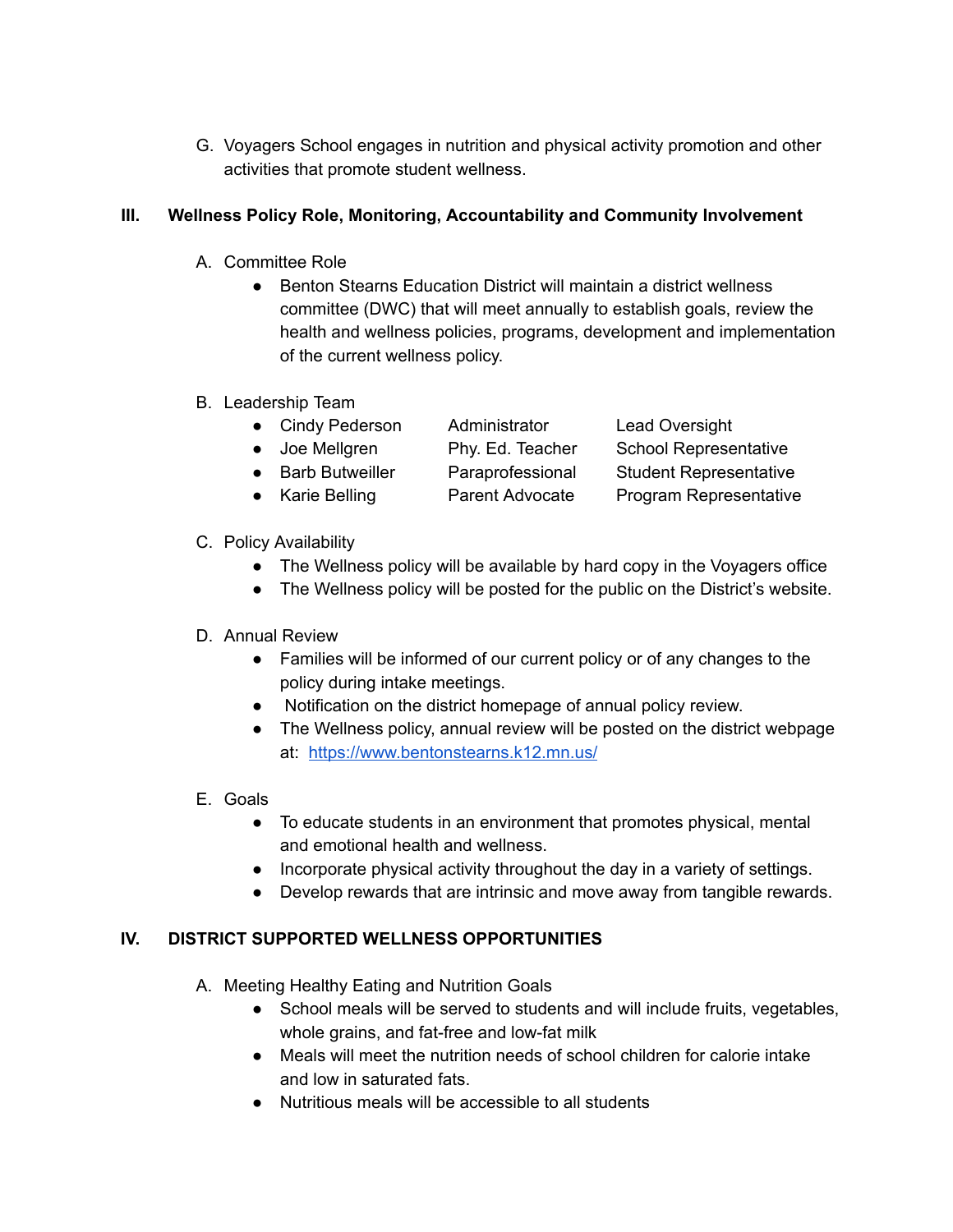- Menu's and promotional posters will be posted in the lunchroom
- Students will learn media literacy and label reading to emphasis nutritious food and beverage selection
- Meals will be appealing and attractive to students
- Lunchroom will be a clean and pleasant setting
- We do not have vending machines
- We do not host after school activities or programs that sell food
- We do not participate in fundraising events that promote food items
- We do not allow outside agencies access to the building to market our students
- Students are encouraged to carry water bottles with them during the school day
- No sugary drinks are to be served to students
- Snacks will consist of fruits, vegetables, yogurt and whole grain items
- B. Meeting Physical Exercise and Activity Goals
	- All students participate in physical education daily
	- All physical education classes are age appropriate and consistent with state and national standards for physical education
	- Opportunities for stretching and activity are made available in all academic classrooms throughout each day
	- Students are allowed an activity break in the motor room or hallways where signs of various activities are posted (sponsored by our OT and PT program)
	- Students are provided with both outdoor and indoor daily recess pending weather
	- Students are given the option to participate in intramural activities throughout the school year
	- Voyagers sets up annual team building field trip activity designed to keep students active while learning to make leadership quality decisions
	- Adapted physical education is available to those with IEP requirements

# **V. IMPLEMENTATION AND MONITORING**

- The district will develop new relationships with local business and healthcare facilities to promote overall wellness
- The district will provide electronic communication and updates through emails, and postings on the district web page
- Where applicable, the district will allow for professional development as it relates to the improvement and promotion of the wellness program